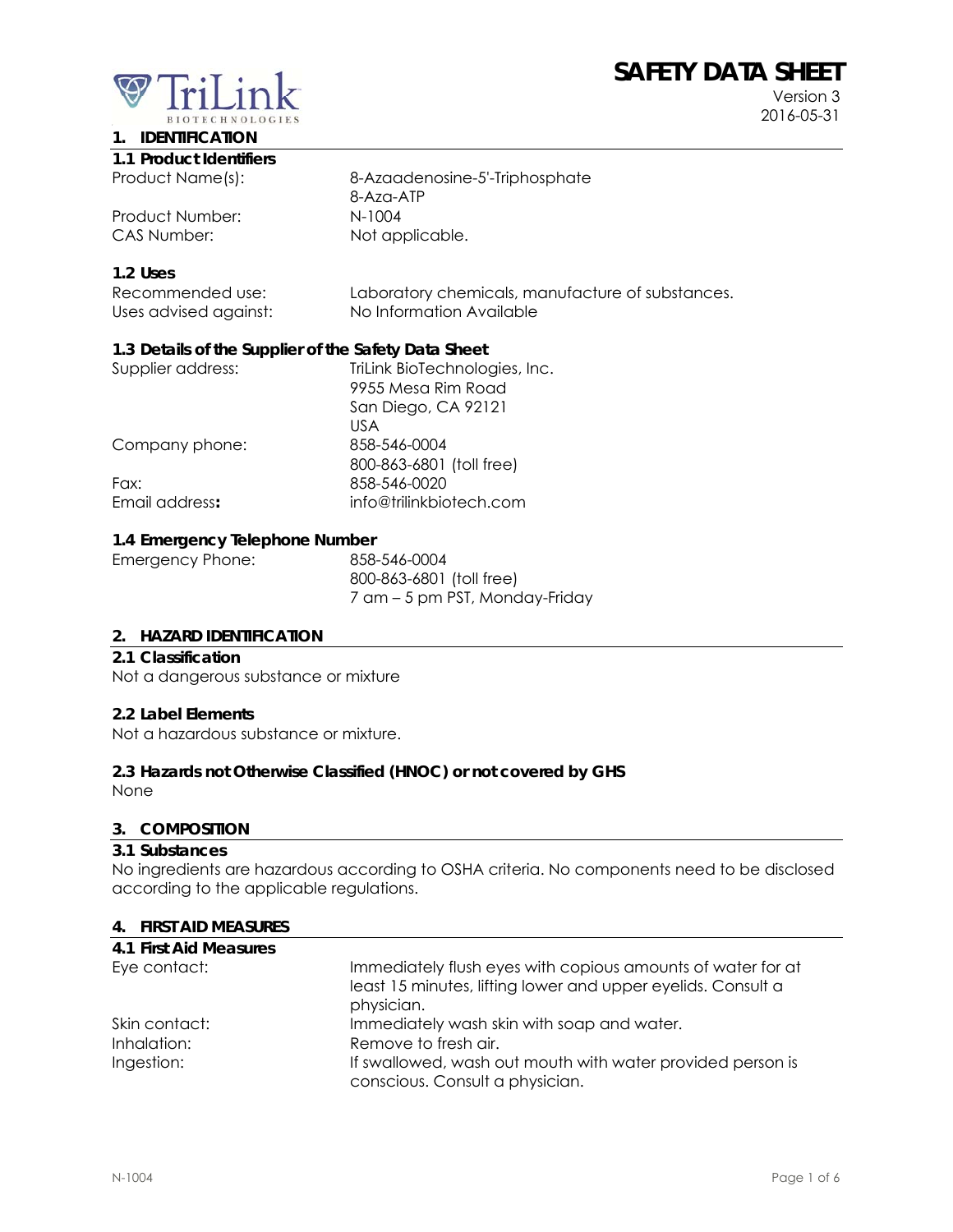## **4.2 Most Important Symptoms and Effects, both Acute and Delayed**

No information available.

## **4.3 Indication of any Immediate Medical Attention and Special Treatment Needed**

No information available.

#### **5. FIRE-FIGHTING MEASURE**

| 5.1 Extinguishing Media |                                                                 |
|-------------------------|-----------------------------------------------------------------|
| Suitable Media:         | Use water spray, alcohol-resistant foam, dry chemical or carbon |
|                         | dioxide.                                                        |

#### **5.2 Special Hazards Arising from Product**

No information available.

#### **5.3 Advice for Firefighters**

As in any fire, wear self-contained breathing apparatus pressure-demand, MSHA/NIOSH (approved or equivalent) and full protective gear.

#### **6. ACCIDENTAL RELEASE MEASURES**

**6.1 Personal Precautions, Protective Equipment and Emergency Procedures**  Ensure adequate ventilation. Avoid breathing vapors, mists or gas. See Section 8 for personal protection.

#### **6.2 Environmental Precautions**

See Section 12 for additional ecological information.

#### **6.3 Methods and Materials for Containment and Clean Up**

Prevent further leakage or spillage if safe to do so. Soak up with inert absorbent material. Pick up and transfer to properly labeled containers. This material and its container must be disposed of as hazardous waste.

#### **7. HANDLING & STORAGE**

#### **7.1 Precautions for Safe Handling**

Ensure adequate ventilation. Avoid breathing vapors, mists or gas. See Section 8 for personal protection.

#### **7.2 Conditions for Safe Storage**

Keep/store only in original container. Storage Temperature: -20°C or below.

#### **7.3 Incompatibilities**

None known based on information supplied.

#### **8. EXPOSURE CONTROLS/PERSONAL PROTECTION**

#### **8.1 Control Parameters**

This product, as supplied, does not contain any hazardous materials with occupational exposure limits established by the region specific regulatory bodies.

#### **8.2 Appropriate Engineering Controls**

General industrial hygiene practices.

#### **8.3 Individual Protection Measures**

Eye/Face Protection: Wear safety glasses with side shields (or goggles).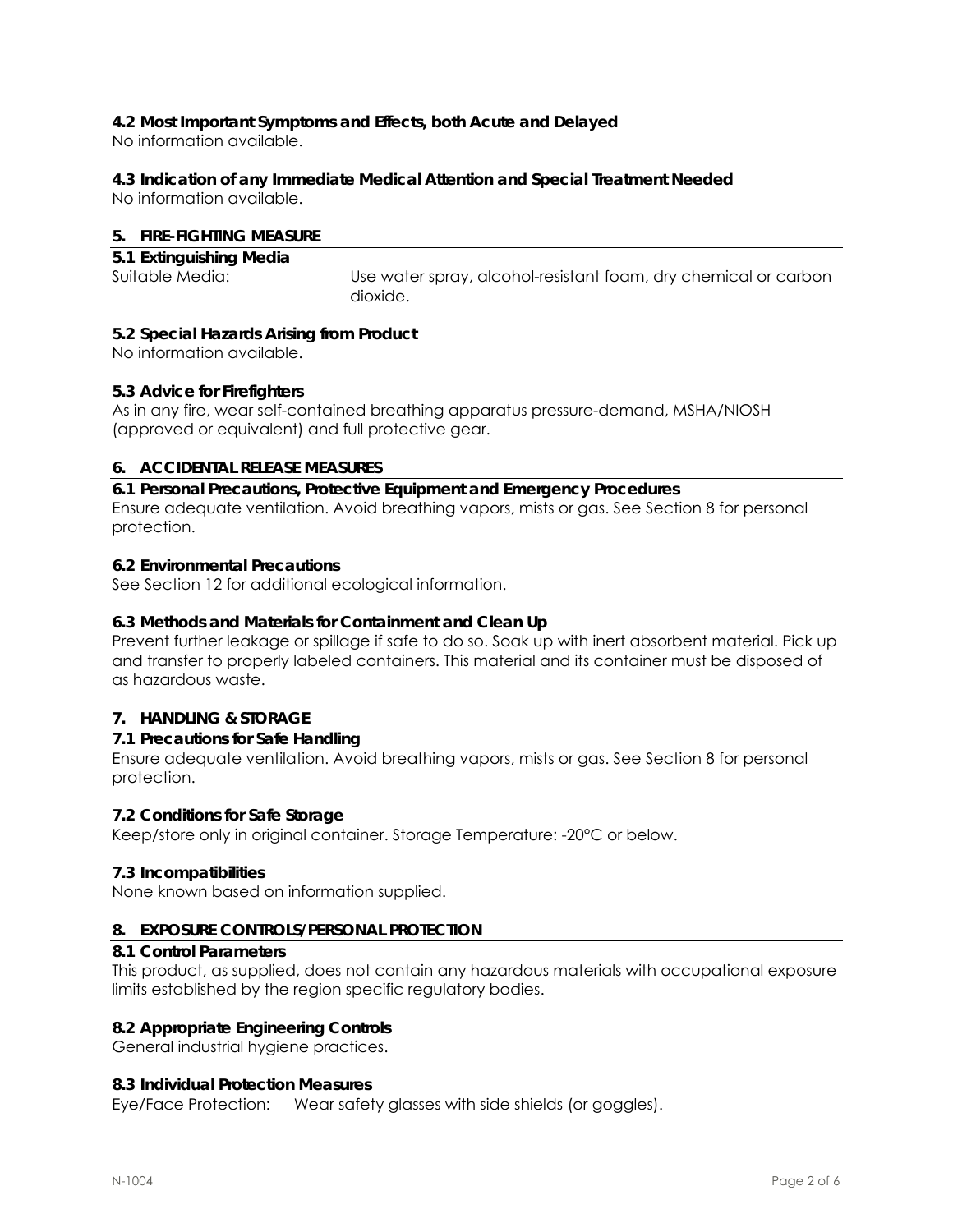|          | Skin/Body Protection: Wear suitable protective clothing and gloves. |
|----------|---------------------------------------------------------------------|
|          | Respiratory Protection: Use in well ventilated areas.               |
| General: | Handle in accordance with good industrial hygiene and safety        |
|          | practice.                                                           |

#### **9. PHYSICAL AND CHEMICAL PROPERTIES**

| 9.1 Information on Basic Physical and Chemical Properties |                                                       |  |  |
|-----------------------------------------------------------|-------------------------------------------------------|--|--|
| Physical state:                                           | Liquid                                                |  |  |
| Appearance:                                               | Colorless                                             |  |  |
| Odor:                                                     | Mild                                                  |  |  |
| pH:                                                       | Refer to trilinkbiotech.com for specific information. |  |  |
| Melting Point/Freezing Point:                             | No information available                              |  |  |
| <b>Boiling Point/Boiling Range:</b>                       | No information available                              |  |  |
| Flash Point:                                              | No information available                              |  |  |
| <b>Evaporation Rate:</b>                                  | No information available                              |  |  |
| Flammability (solid, gas):                                | No information available                              |  |  |
| Upper/Lower Flammability                                  | No information available                              |  |  |
| Limits:                                                   |                                                       |  |  |
| Vapor Pressure:                                           | No information available                              |  |  |
| <b>Vapor Density:</b>                                     | No information available                              |  |  |
| <b>Relative Density:</b>                                  | No information available                              |  |  |
| Specific Density:                                         | No information available                              |  |  |
| Water Solubility:                                         | No information available                              |  |  |
| <b>Partition Coefficient:</b>                             | No information available                              |  |  |
| Autoignition Temperature:                                 | No information available                              |  |  |
| Decomposition Temperature:                                | No information available                              |  |  |
| Viscosity:                                                | No information available                              |  |  |
| <b>Oxidizing Properties:</b>                              | No information available                              |  |  |
|                                                           |                                                       |  |  |

#### **10. STABILITY AND REACTIVITY**

#### **10.1 Reactivity**

No information available.

#### **10.2 Chemical stability**

Stable under normal conditions.

#### **10.3 Possibility of hazardous reactions**

Can react briskly with oxidizers, danger of explosion.

#### **10.4 Conditions to avoid**

Incompatible materials. Ignition sources. Heat.

#### **10.5 Incompatible materials**

Strong oxidizing agents.

#### **10.6 Hazardous decomposition products**

Thermal decomposition can lead to release of irritating and toxic gases and vapors. Carbon monoxide. Carbon dioxide (CO2).

#### **11. TOXICOLOGICAL INFORMATION**

#### **11.1 Information on likely routes of exposure**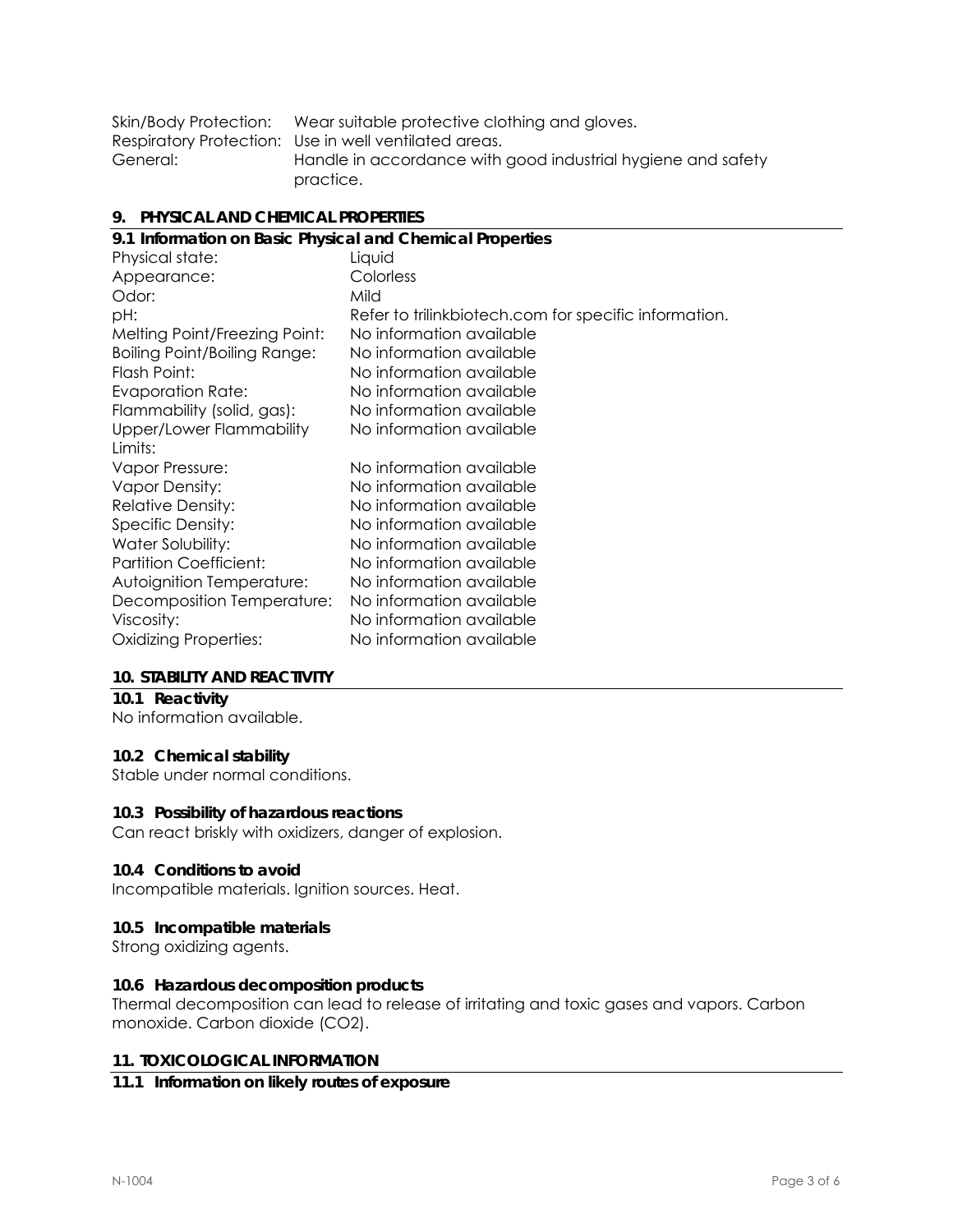| <b>Inhalation</b> | Avoid breathing vapors or mists. May cause irritation of<br>respiratory tract.                                                                                                                                                 |
|-------------------|--------------------------------------------------------------------------------------------------------------------------------------------------------------------------------------------------------------------------------|
| Eye contact       | Redness. May cause slight irritation.                                                                                                                                                                                          |
| Skin contact      | Prolonged contact may cause redness and irritation. Repeated<br>exposure may cause skin dryness or cracking.                                                                                                                   |
| Ingestion         | May cause drowsiness or dizziness. Ingestion causes burns of the<br>upper digestive and respiratory tracts. Symptoms include burning<br>sensation, coughing, wheezing, shortness of breath, headache,<br>nausea, and vomiting. |

#### **11.2 Information on toxicological effects**

Symptoms No information available.

#### **11.3 Delayed and immediate effects as well as chronic effects from short and long-term exposure**

| Mild<br>Skin or Respiratory Sensitization: No information available<br>No information available<br>No information available<br>No information available<br>No information available<br>No information available<br>No information available<br>No information available<br>Kidneys, eyes, skin, respiratory system<br>No information available<br>No information available<br>No information available<br>No information available | Skin corrosion/Irritation: | Mild                     |
|------------------------------------------------------------------------------------------------------------------------------------------------------------------------------------------------------------------------------------------------------------------------------------------------------------------------------------------------------------------------------------------------------------------------------------|----------------------------|--------------------------|
|                                                                                                                                                                                                                                                                                                                                                                                                                                    | Serious Eye Damage/Eye     |                          |
|                                                                                                                                                                                                                                                                                                                                                                                                                                    | Irritation:                |                          |
|                                                                                                                                                                                                                                                                                                                                                                                                                                    |                            |                          |
|                                                                                                                                                                                                                                                                                                                                                                                                                                    | Germ Cell Mutagenicity:    |                          |
|                                                                                                                                                                                                                                                                                                                                                                                                                                    | Carcinogenicity:           |                          |
|                                                                                                                                                                                                                                                                                                                                                                                                                                    | Reproductive Toxicity:     |                          |
|                                                                                                                                                                                                                                                                                                                                                                                                                                    | Developmental Toxicity:    |                          |
|                                                                                                                                                                                                                                                                                                                                                                                                                                    | Teratogenicity:            |                          |
|                                                                                                                                                                                                                                                                                                                                                                                                                                    | STOT – Single Exposure:    |                          |
|                                                                                                                                                                                                                                                                                                                                                                                                                                    | STOT - Repeated Exposure:  |                          |
|                                                                                                                                                                                                                                                                                                                                                                                                                                    | Target Organs:             |                          |
|                                                                                                                                                                                                                                                                                                                                                                                                                                    | Chronic Toxicity:          |                          |
|                                                                                                                                                                                                                                                                                                                                                                                                                                    | Subchronic Toxicity:       |                          |
|                                                                                                                                                                                                                                                                                                                                                                                                                                    | Neurological Effects:      |                          |
|                                                                                                                                                                                                                                                                                                                                                                                                                                    | <b>Aspiration Hazard:</b>  |                          |
|                                                                                                                                                                                                                                                                                                                                                                                                                                    | Other Adverse Effects:     | No information available |

#### **12. ECOLOGICAL INFORMATION**

#### **12.1 Marine pollutant**

No information available

#### **12.2 Ecotoxicity**

No information available

#### **12.3 Persistence and degradability**

No information available

#### **12.4 Bioaccumulation**

No information available

#### **12.5 Mobility**

No information available

#### **12.6 Other adverse effects**

Ozone Depletion Potential: No information available

Ozone: No information available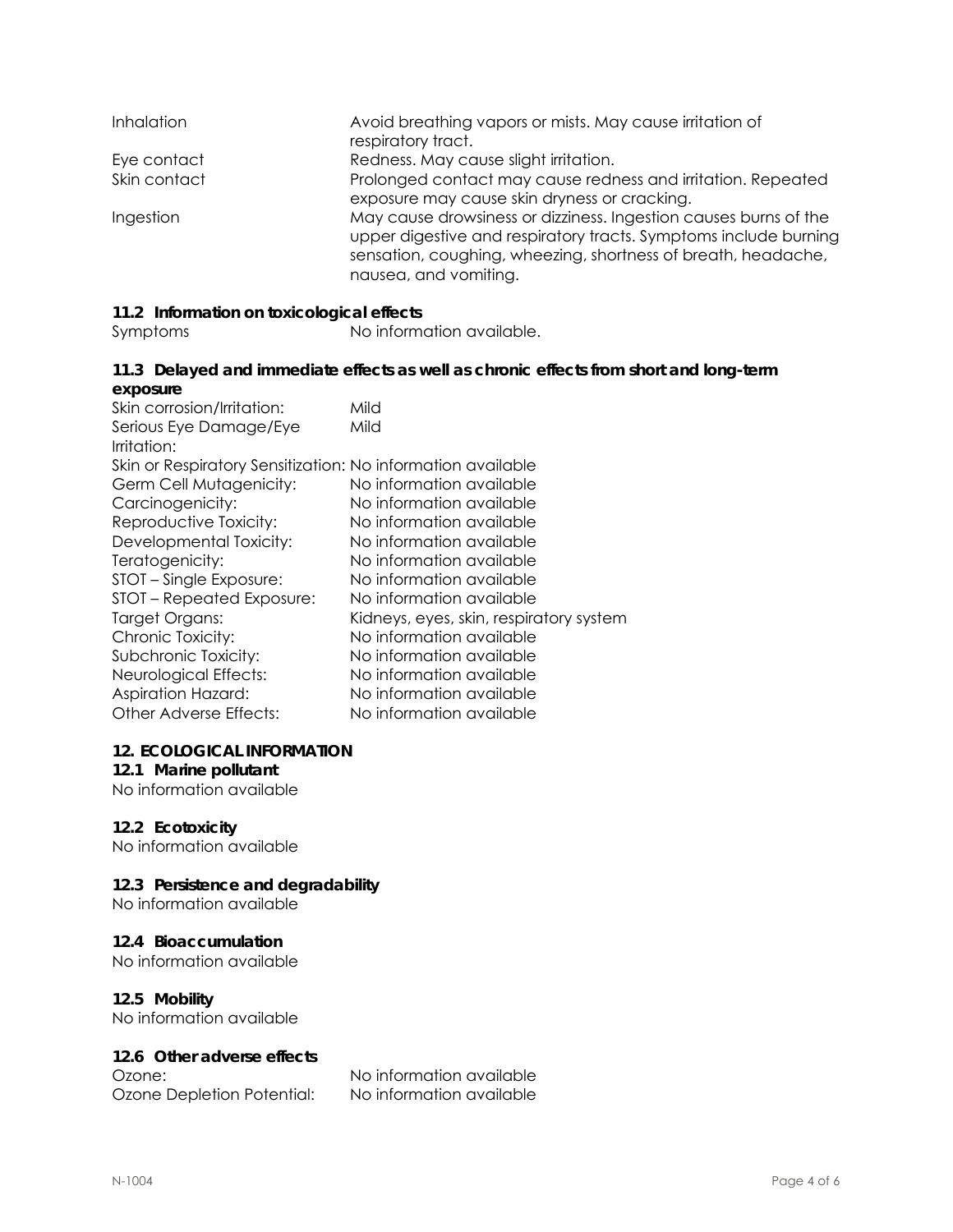## **13. DISPOSAL CONSIDERATIONS**

| 13.<br>DISPOSAL CONSIDERATIONS       |                                                                                                                                                                                                                                                                                                                                                                                                                           |
|--------------------------------------|---------------------------------------------------------------------------------------------------------------------------------------------------------------------------------------------------------------------------------------------------------------------------------------------------------------------------------------------------------------------------------------------------------------------------|
| 13.1 Waste treatment methods         |                                                                                                                                                                                                                                                                                                                                                                                                                           |
| Relevant Information:                | Keep out of drains, sewers, ditches and waterways.                                                                                                                                                                                                                                                                                                                                                                        |
| Disposal Method:                     | Use a licensed professional waste disposal service to dispose of<br>this product. Product may be dissolved in a combustible solvent<br>or absorbed onto a combustible material and burned by a<br>chemical incinerator.                                                                                                                                                                                                   |
| Contaminated Packaging:              | Dispose of as unused product.                                                                                                                                                                                                                                                                                                                                                                                             |
| <b>TRANSPORT INFORMATION</b><br>14.  |                                                                                                                                                                                                                                                                                                                                                                                                                           |
| Dot:                                 | Not dangerous goods.                                                                                                                                                                                                                                                                                                                                                                                                      |
| <b>REGULATORY INFORMATION</b><br>15. |                                                                                                                                                                                                                                                                                                                                                                                                                           |
| 15.1 US Federal Regulations          |                                                                                                                                                                                                                                                                                                                                                                                                                           |
| Clean Water Act (CWA):               | This product does not contain any substances regulated as<br>pollutants pursuant to the Clean Water Act (40 CFR 122.21 and<br>40 CFR 122.42).                                                                                                                                                                                                                                                                             |
| CERCLA:                              | This material, as supplied, does not contain any substances<br>regulated as hazardous substances under the Comprehensive<br>Environmental Response Compensation and Liability Act<br>(CERCLA) (40 CFR 302) or the Superfund Amendments and<br>Reauthorization Act (SARA) (40 CFR 355). There may be specific<br>reporting requirements at the local, regional, or state level<br>pertaining to releases of this material. |
| 15.2 US State Regulations            |                                                                                                                                                                                                                                                                                                                                                                                                                           |
| California Proposition 65:           | This product does not contain any Proposition 65 chemicals.                                                                                                                                                                                                                                                                                                                                                               |
| 16.<br><b>OTHER INFORMATION</b>      |                                                                                                                                                                                                                                                                                                                                                                                                                           |
| 16.1 HMIS Rating                     |                                                                                                                                                                                                                                                                                                                                                                                                                           |
| والمستمر سيمال الملليات والرازي      | $\sim$                                                                                                                                                                                                                                                                                                                                                                                                                    |

| Health Hazard:         |        |
|------------------------|--------|
| Flammability:          | Ω      |
| Physical Hazard:       | $\cap$ |
| Chronic Health Hazard: | $\cap$ |
|                        |        |

#### **16.2 NFPA Rating**

| Health Hazard:     |  |
|--------------------|--|
| Fire Hazard:       |  |
| Reactivity Hazard: |  |

#### **16.3 Preparation Information**

| Prepared By: | TriLink BioTechnologies, Inc.<br>858-546-0004 |
|--------------|-----------------------------------------------|
| Issue Date:  | 2016-05-31                                    |
| Version:     | ંવ                                            |

#### **16.4 Further Information**

Copyright 2016 TriLink BioTechnologies, inc. License granted to make unlimited paper copies for internal use only. The above information is believed to be accurate, but not necessarily all inclusive, and thus should only be used as a guide in the handling and use of this material. The